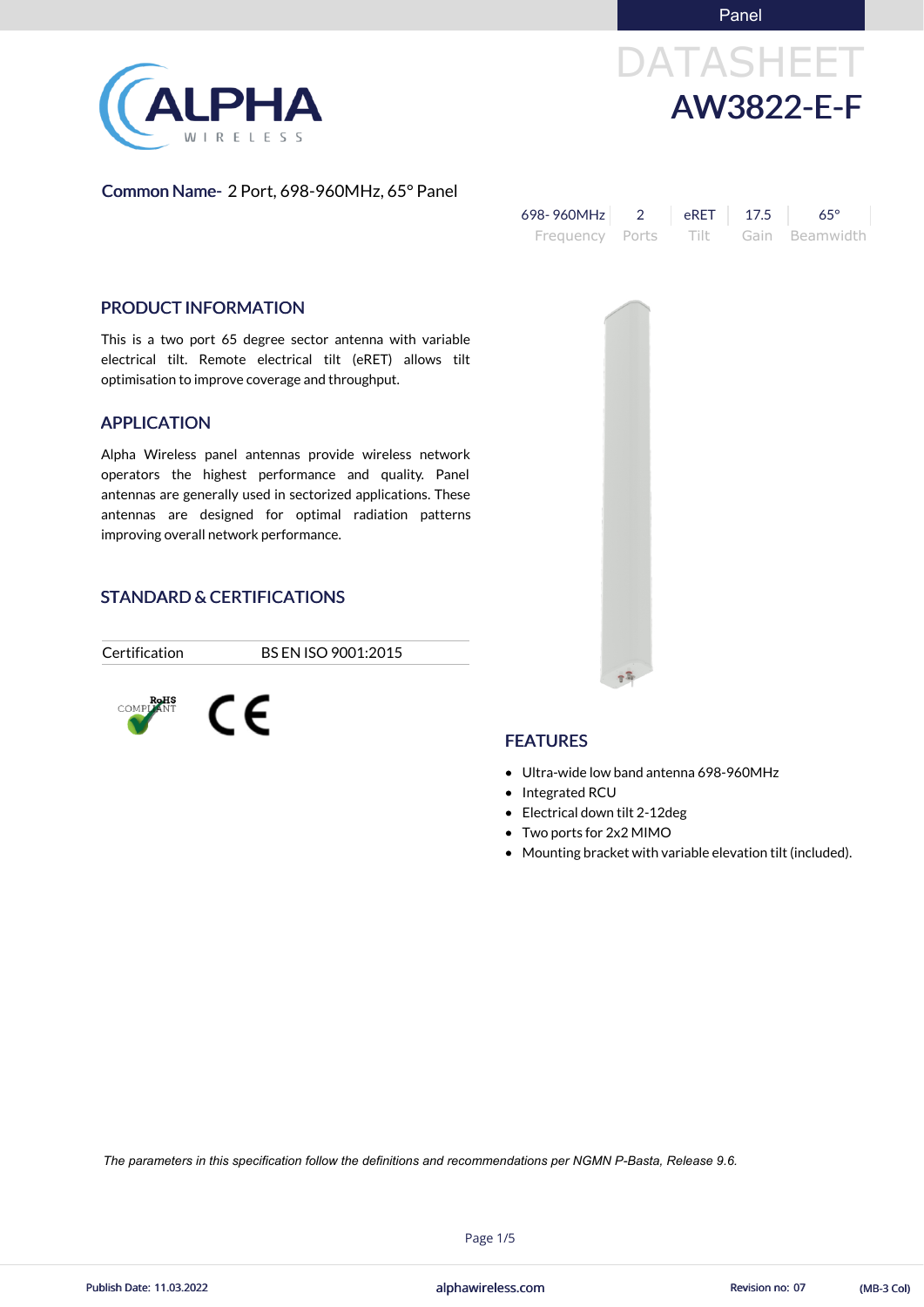

AW3822-E-F

# TECHNICAL SPECIFICATION

| <b>Electrical Specifications</b>        |              |            |                            |                            |                            |
|-----------------------------------------|--------------|------------|----------------------------|----------------------------|----------------------------|
| <b>Frequency Range</b>                  |              | <b>MHz</b> | 698 - 806                  | 806 - 880                  | 880 - 960                  |
| Polarisation                            |              | Degree     |                            | $+/-45^{\circ}$            |                            |
| Gain                                    | <b>Basta</b> | dBi        | $16.3 \pm 0.5$             | $16.7 \pm 0.5$             | $17.0 \pm 0.5$             |
|                                         | Max          | dBi        | 16.8                       | 17.2                       | 17.5                       |
| Azimuth Beamwidth                       |              | Degree     | $68^\circ$                 | $65^\circ$                 | $62^\circ$                 |
| Elevation Beamwidth                     |              | Degree     | $8.5^\circ$                | $7.5^\circ$                | $6.7^\circ$                |
| <b>Electrical Downtilt</b>              |              | Degree     | $T2^{\circ} - T12^{\circ}$ | $T2^{\circ} - T12^{\circ}$ | $T2^{\circ} - T12^{\circ}$ |
| <b>Electrical Downtilt Deviation</b>    |              | Degree<    | $1^{\circ}$                | $1^{\circ}$                | $1^\circ$                  |
| Impedance                               |              | Ohms       | 50                         | 50                         | 50                         |
| <b>VSWR</b>                             |              | $\prec$    | 1.5                        | 1.5                        | 1.5                        |
| <b>Return Loss</b>                      |              | dB         | 14                         | 14                         | 14                         |
| <b>Isolation</b>                        |              | dB         | 25                         | 25                         | 25                         |
| Front to Back Ratio: Total Power +/-30° |              | dB         | 22                         | 25                         | 25                         |
| Passive Intermodulation                 |              | dBc<       | $-150$                     | $-150$                     | $-150$                     |
| Upper Sidelobe Suppression, Peak to 20° |              | dB         | 15                         | 15                         | 15                         |
| <b>Cross-Polar Discrimination</b>       |              | dB         | 15                         | 15                         | 15                         |
| Maximum Effective Power Per Port        |              | W          | 300                        | 300                        | 300                        |

# Representative Pattern Files





Azimuth **Elevation** 

For radiation pattern files, please login at www.alphawireless.com

Page 2/5

alphawireless.com Publish Date: 11.03.2022 Revision no: 07 (MB-3 Col)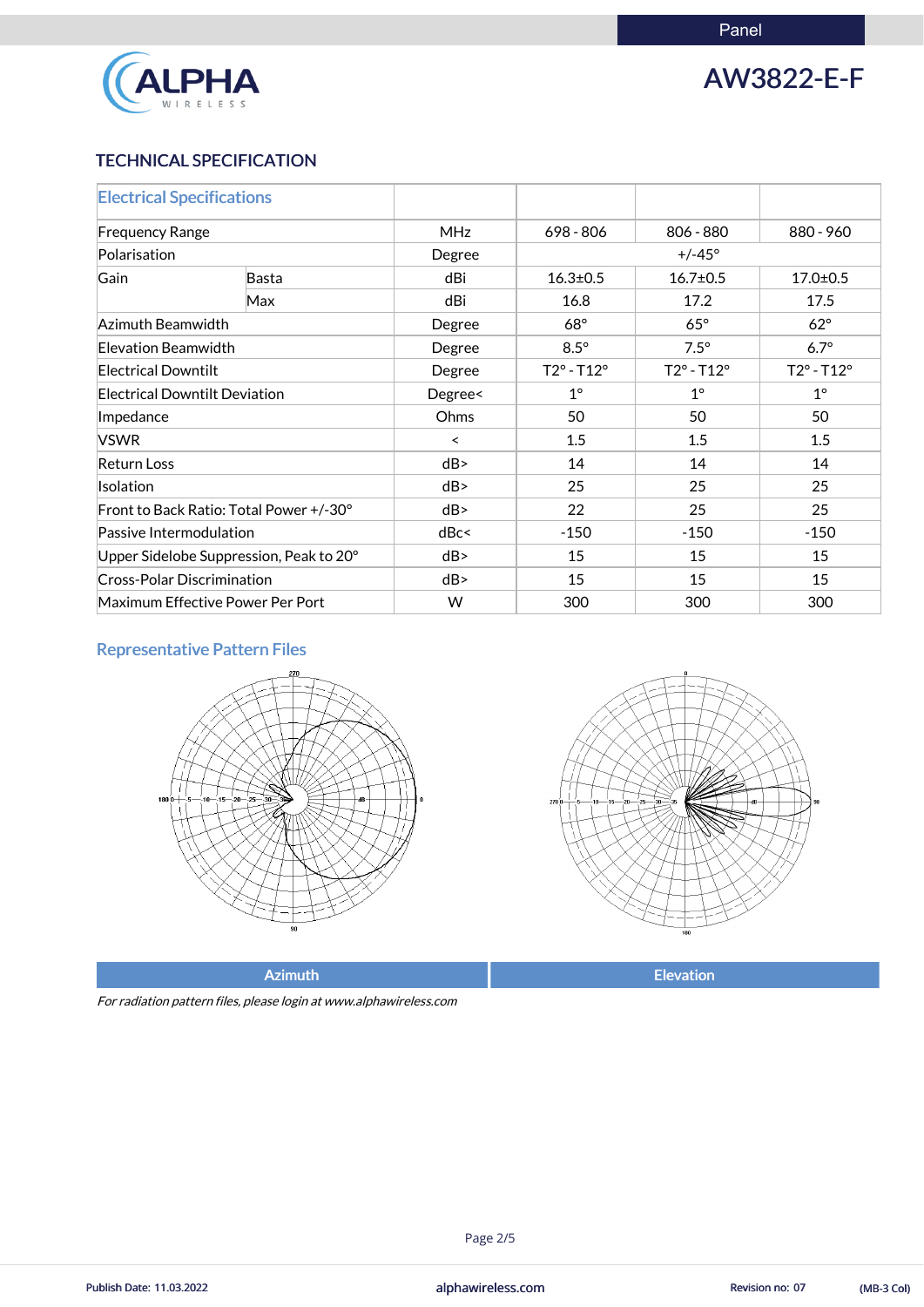

AW3822-E-F

# TECHNICAL SPECIFICATION

| <b>Mechanical Specifications</b>                |                              |                                              |
|-------------------------------------------------|------------------------------|----------------------------------------------|
| Dimensions                                      | $mm$ (in)                    | 2585(101.8) x 295(11.6) x 145(5.7) - (LxWxD) |
| Packing Size (LxWxD)                            | $mm$ (in)                    | 2800(110.2) x 385(15.2) x 250(9.8) - (LxWxD) |
| Net Weight (antenna)                            | kg (lb)                      | 25(55)                                       |
| <b>Shipping Weight</b>                          | kg (lb)                      | 35(77)                                       |
| Connector Type (Female)                         |                              | $4.3 - 10$                                   |
| Connector Quantity                              |                              | $\overline{2}$                               |
| <b>Connector Position</b>                       |                              | <b>Bottom</b>                                |
| Windload Frontal (at Rated Wind Speed: 150km/h) | $N$ (lbf)                    | 1046 (235)                                   |
| Windload Lateral (at Rated Wind Speed: 150km/h) | $N$ (lbf)                    | 541 (122)                                    |
| <b>Survival Wind Speed</b>                      | $km/h$ (mph)                 | 200(125)                                     |
| Radome Material                                 |                              | FRP, grey                                    |
| Radome Colour                                   | <b>RAL</b>                   | 7035 (light grey)                            |
| <b>Product Compliance Environmental</b>         |                              | <b>RoHS</b>                                  |
| <b>Lightning Protection</b>                     |                              | <b>DC Grounded</b>                           |
| Cold Temperature Survival                       | $^{\circ}$ C ( $^{\circ}$ F) | $-40(-40)$                                   |
| Hot Temperature Survival                        | $^{\circ}$ C ( $^{\circ}$ F) | 70 (158)                                     |

# Array Layout and RET Information



| Configuration                  |                                                         |
|--------------------------------|---------------------------------------------------------|
| 698-960 MHz                    | One RET for array: R1                                   |
| <b>Total Quantity</b>          | One RET Motor Controller                                |
| <b>Location and Interface</b>  |                                                         |
| <b>RET Controller Location</b> | Inside antenna radome housing                           |
| <b>RET</b> Interface           | Pair of AISG 8 Pin DIN connectors, one male, one female |
| <b>RET Interface Quantity</b>  | One pair of AISG 8 Pin DIN connectors                   |
| <b>RET</b> Interface Location  | On connector plate located at bottom of antenna         |
| Electrical                     |                                                         |
| Input Voltage                  | $10 - 30V$                                              |
| Power Idle Mode                | $\leq 1W$                                               |
| Power Active Mode              | $\leq 10W$                                              |
| Protocol                       | 3GPP / AISG 2.0                                         |

Note: Coloured box sizes do not represent antenna sizes.

| Array | <b>Frequency</b><br><b>MHz</b> | <b>Ports</b> | <b>RETID</b> |
|-------|--------------------------------|--------------|--------------|
|       | $698 - 960$                    | $-2$         |              |

#### Page 3/5

alphawireless.com Publish Date: 11.03.2022 Revision no: 07 (MB-3 Col)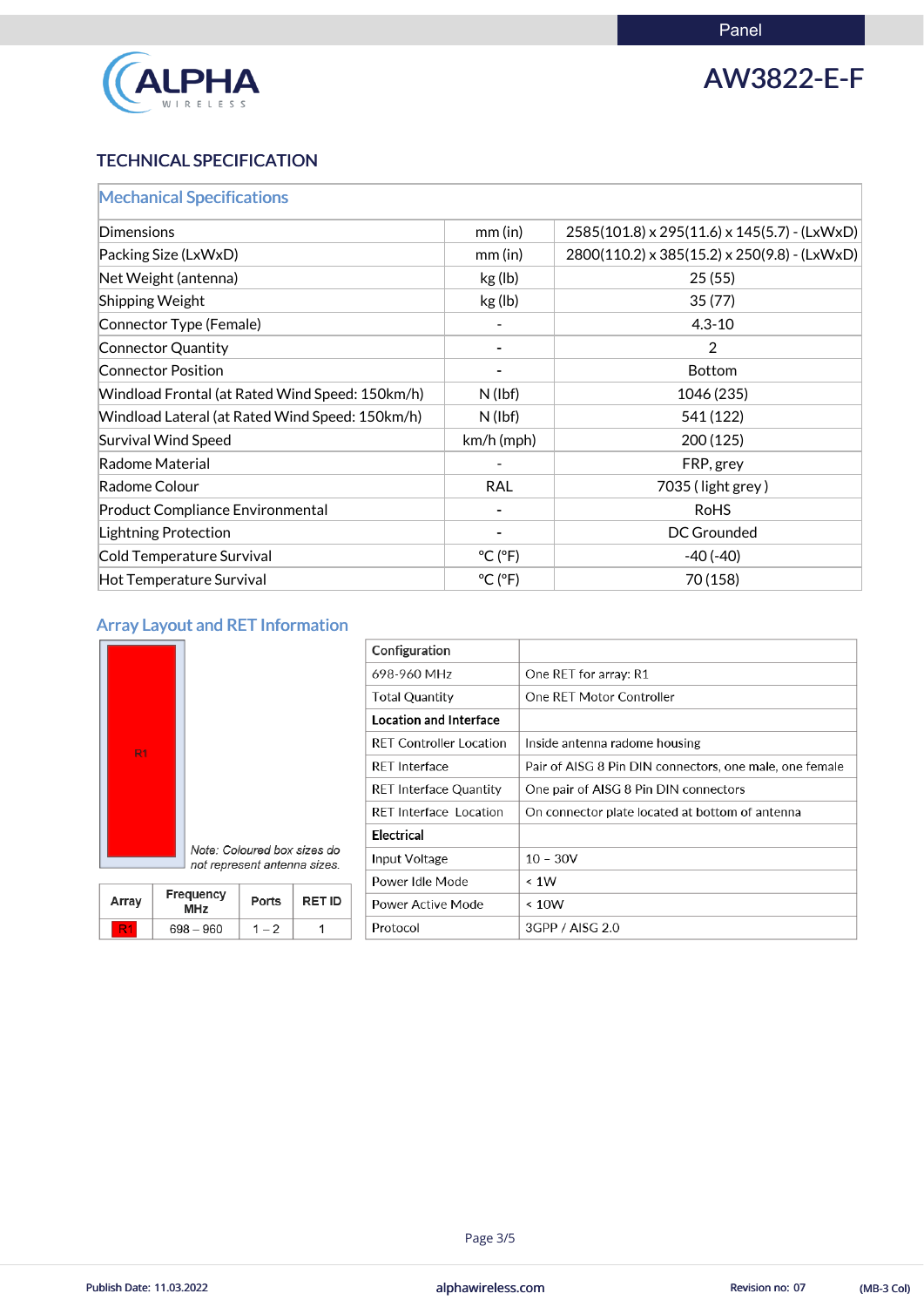Panel



AW3822-E-F

# Mechanical Illustration

#### All measurements are in mm (in)





Page 4/5